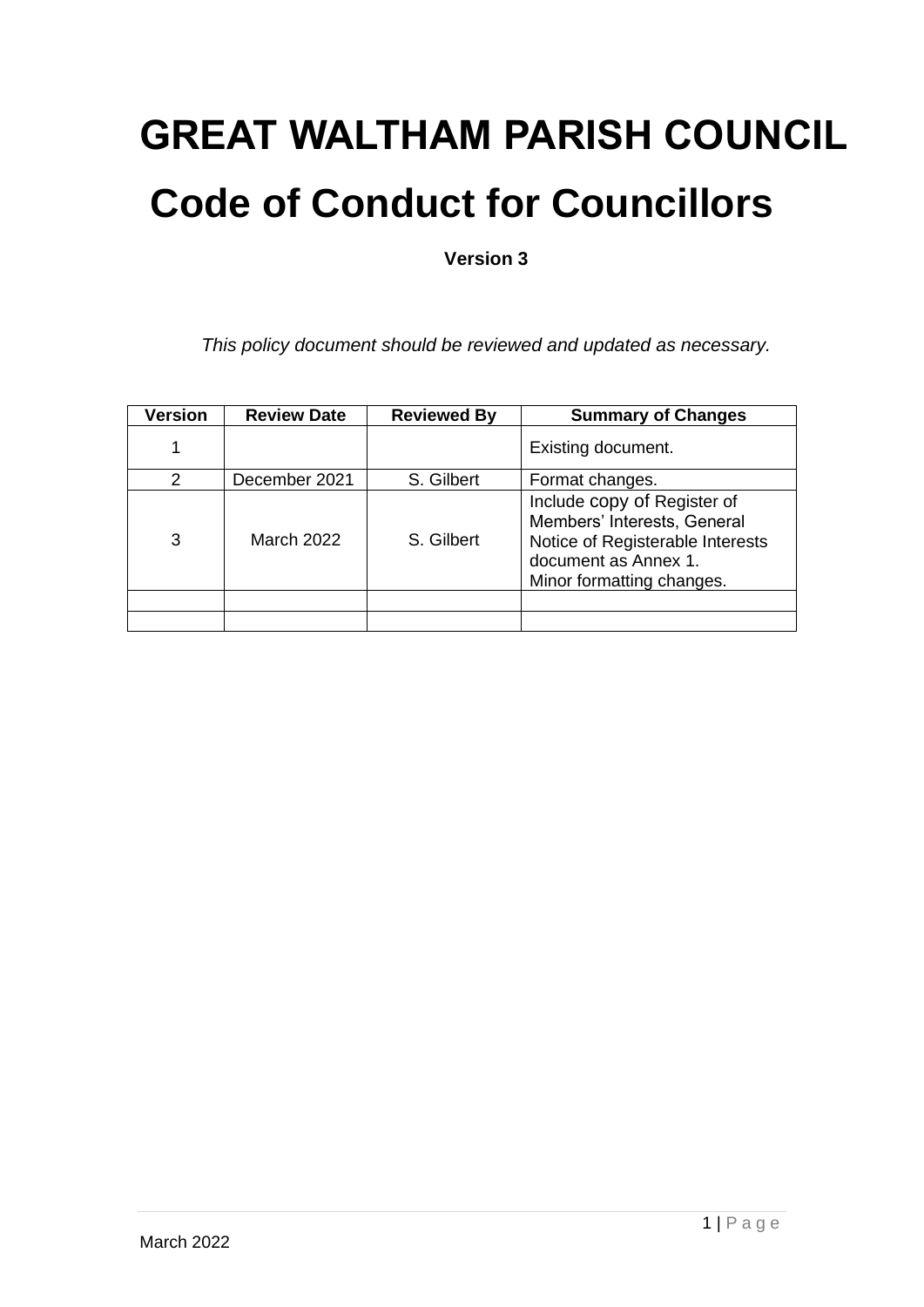## **1. Application of the Code**

This Code of Conduct applies to you whenever you are acting in your capacity as a member or co-opted member (referred to in this Code as "Councillors") of Great Waltham Parish Council ("Council") including:

- 1.1. At formal meetings of the Council, its Committees and Sub-Committees, and other meetings at which business of the Council is discussed.
- 1.2. When acting as a representative of the Council.
- 1.3. In discharging your functions as a Councillor.
- 1.4. At briefing meetings with officers.
- 1.5. At site visits or other visits to do with the business of the Council.
- 1.6. When corresponding with the Council other than in a private capacity.

## **2. General Conduct**

You must:

- 2.1. Provide leadership to the Council and communities within its area, by personal example.
- 2.2. Respect others and not bully any person.
- 2.3. Recognise that officers (other than political assistants) are employed by and serve the whole Council.
- 2.4. Respect the confidentiality of information which you receive as a Councillor by:
	- 2.4.1. Not disclosing confidential information to third parties unless required by law and only then after receiving confirmation from the Monitoring Officer to do so; and
	- 2.4.2. Not obstructing third parties' legal rights of access to information.
- 2.5. Not conduct yourself in a manner which is likely to bring the Council into disrepute.
- 2.6. Use your position as a Councillor in the public interest and not for personal advantage.
- 2.7. Accord with the Council's reasonable rules on the use of public resources for private and political purposes.
- 2.8. Exercise your own independent judgement, taking decisions for good and substantial reasons by:
	- 2.8.1. Attaching appropriate weight to all relevant considerations including, where appropriate, public opinion and the views of political groups.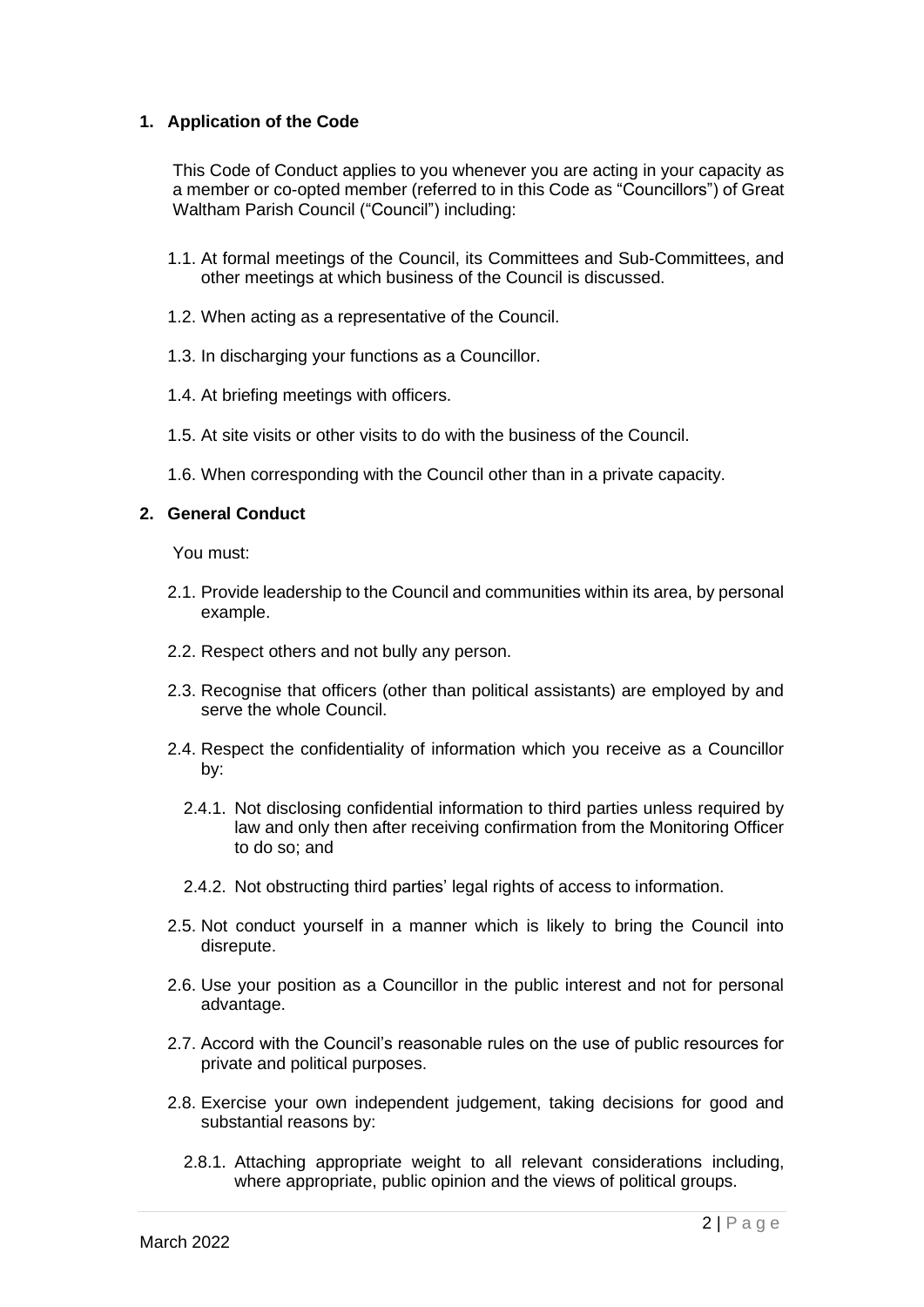- 2.8.2. Paying due regard to the advice of officers, and in particular the Monitoring Officer and Clerk to the Council.
- 2.8.3. Stating the reasons for your decisions where those reasons are not otherwise apparent.
- 2.9. In your decisions and actions apply the principles of selflessness, integrity, objectivity, accountability, openness, honesty and leadership and, as far as reasonably possible, assist the Council to act within the law.

#### **3. Disclosable Pecuniary Interests**

You must:

- 3.1. Comply with the statutory requirements to register, disclose and withdraw from participating in respect of any matters in which you have a disclosable pecuniary interest (see pro forma document Register of Members' Interests, General Notice of Registerable Interests in **Annex 1**), and specifically:
	- 3.1.1. Ensure that your entries in the register of interests are kept up to date and notify the Monitoring Officer in writing, via the Council's Clerk, within 28 days of becoming aware of any change in respect of your disclosable pecuniary interests.
	- 3.1.2. Make verbal declarations of the existence and nature of any disclosable pecuniary interest at any meeting at which you are present where an item of business affects or relates to the subject matter of that interest is under consideration, at or before the consideration of the item of business or as soon as that interest becomes apparent.
	- 3.1.3. Withdraw from any meeting at which you have a disclosable pecuniary interest during the entire consideration of that item, unless a dispensation has been granted.
- 3.2. "Meeting" means any meeting organised by or on behalf of the Council and in particular in the circumstances as set out in paragraph 1 of this Code.

#### **4. Other Interests**

- 4.1. In addition to Paragraph 3, if you attend a meeting and there is an item of business to be considered in which you are aware you have a non-disclosable pecuniary interest or non-pecuniary interest, you must make a verbal declaration of the existence and nature of that interest at or before the consideration of the item of business or as soon as that interest becomes apparent.
- 4.2. You have a non-disclosable pecuniary interest or non-pecuniary interest in an item of business of your Council where:
	- 4.2.1. A decision in relation to that business might reasonably be regarded as affecting the well-being or financial standing of you or a member of your family or a person with whom you have a close association to a greater extent than it would affect the majority of the Council Tax payers, ratepayers or inhabitants of the ward or electoral area for which you have been elected or otherwise of the Council's administrative area;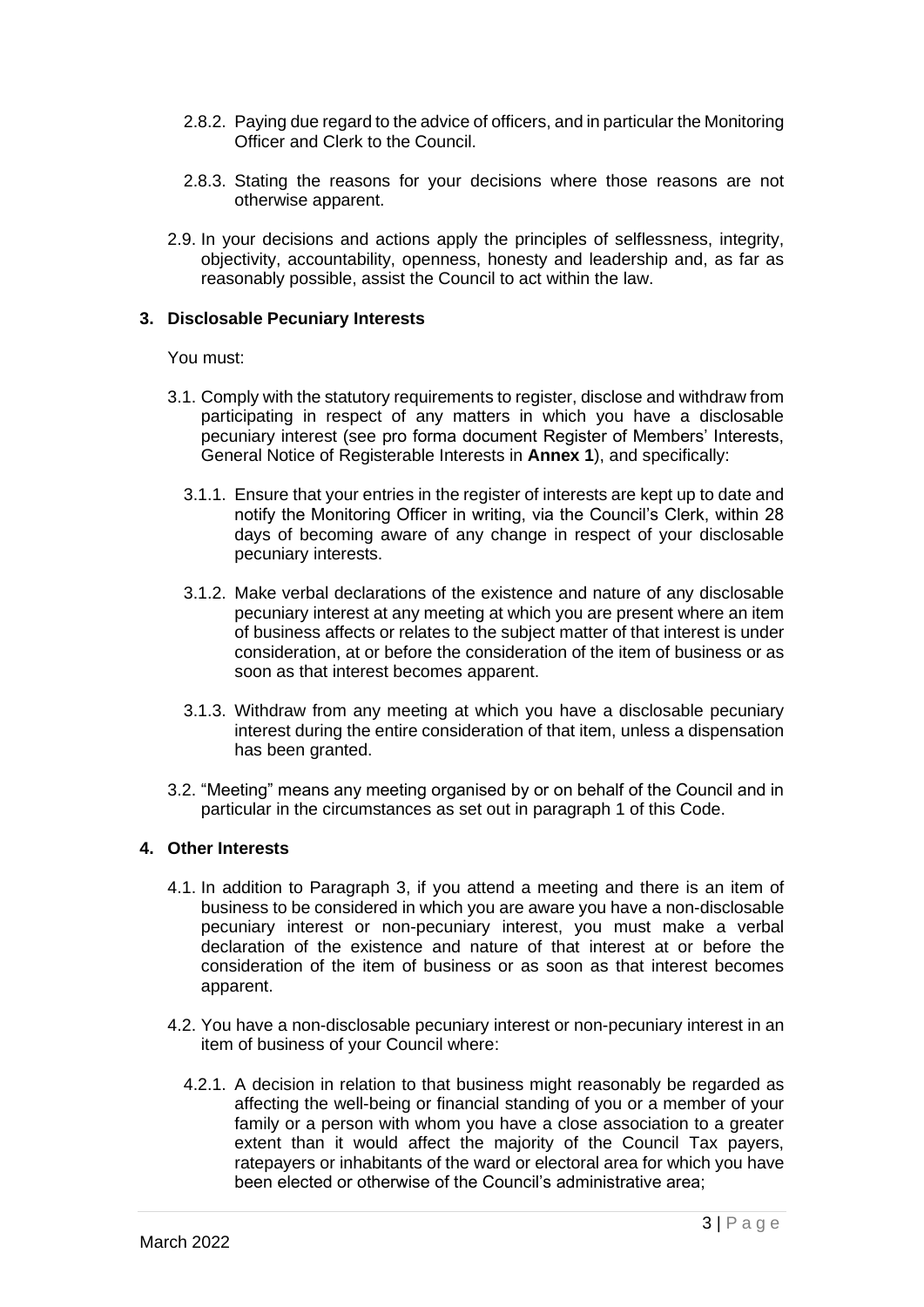- 4.2.2. Relates to an interest concerning either of the following:
	- 4.2.2.1. Any person or body who employs or has appointed you;
	- 4.2.2.2. Any contract for goods, services or works made between Great Waltham Parish Council and you or a firm in which you are a partner, a company of which you are a remunerated director, or a person or body of the description that would create a disclosable pecuniary interest but only where it has been fully discharged within the last 12 months.

## **5. Gifts and Hospitality**

- 5.1. You must within 28 days of receipt, notify the Monitoring Officer in writing of any gift, benefit or hospitality with a value in excess of £50, which you have accepted as a Councillor from any person or body other than the Council, including the name of the donor.
- 5.2. The Monitoring Officer will place your notification on a public register of gifts and hospitality.
- 5.3. The duty to notify the Monitoring Officer does not apply to a gift, benefit or hospitality that comes within any description approved by the Council for this purpose.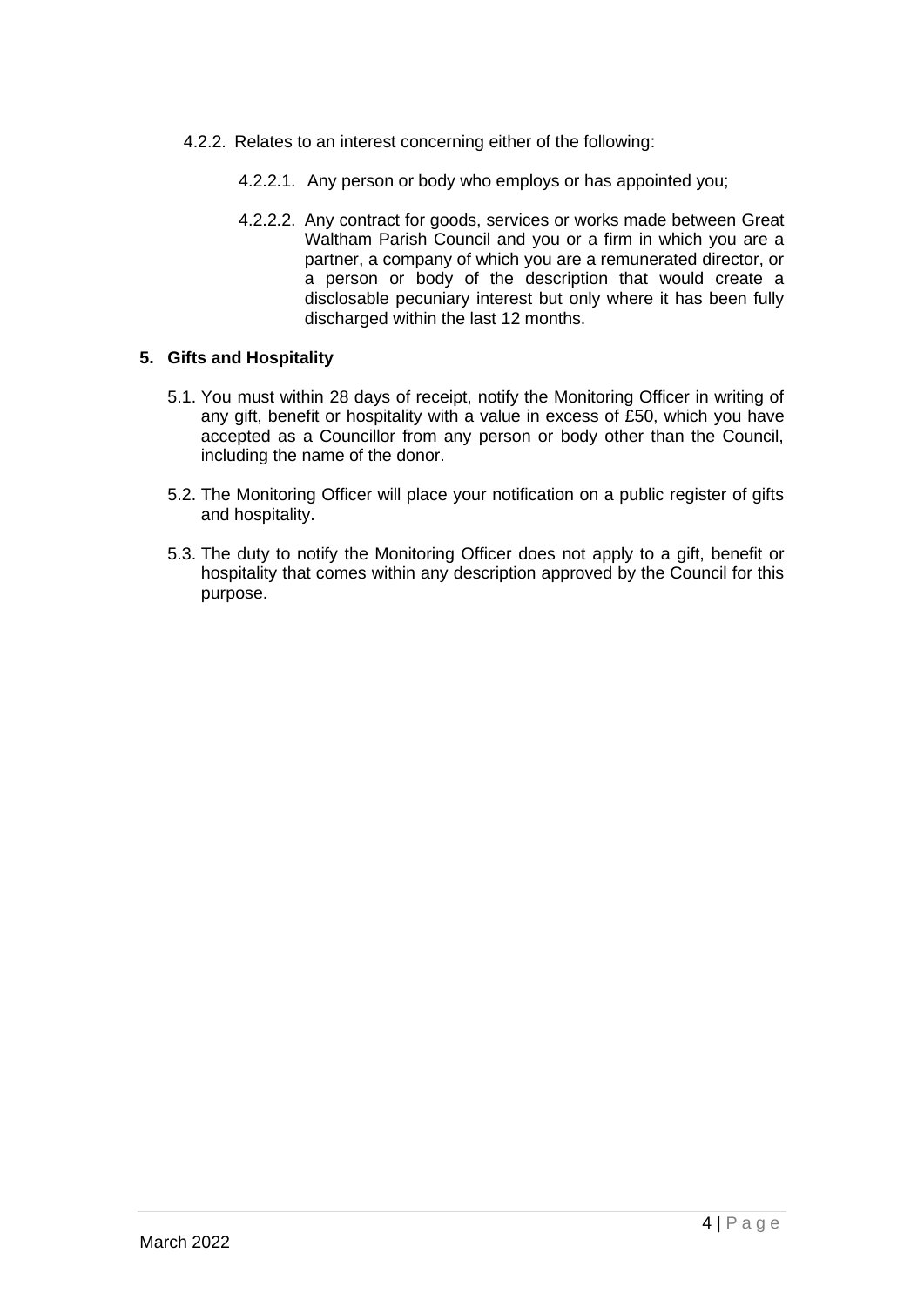#### **Annex 1**

## **REGISTER OF MEMBERS' INTERESTS GENERAL NOTICE OF REGISTERABLE INTERESTS**

I, ………………………………………………………………………. a member of ……………………………………………………. Council ("the Council"), set out in the appropriate sections below the interests that I am required to disclose under the Localism Act 2011 and the Council's Code of Conduct and I have put "none "where I have no such interests under any heading.

DATED…………………………………………………………………

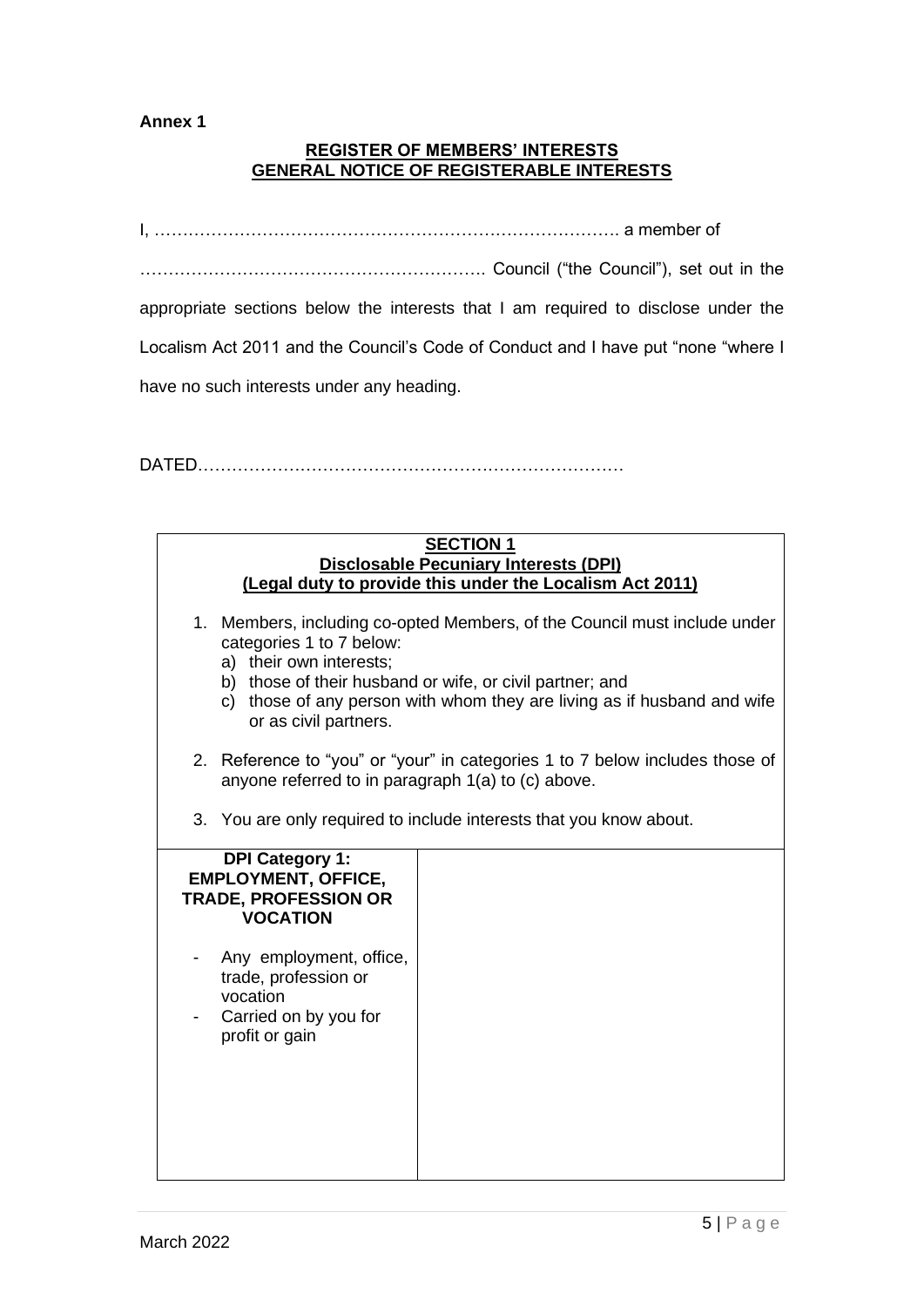|   | <b>DPI Category 2:</b><br><b>SPONSORSHIP</b>                                                                                     |                                                         |
|---|----------------------------------------------------------------------------------------------------------------------------------|---------------------------------------------------------|
|   | Any payment<br>or<br>provision of any other<br>financial benefit (other<br>than<br>from<br>your<br>Council)                      |                                                         |
| ۰ | made or provided within                                                                                                          |                                                         |
|   | the last 12 months<br>in respect of expenses                                                                                     |                                                         |
|   | you have incurred:<br>a. in carrying out your<br>duties<br>as<br>a<br>councillor, or<br>b. towards<br>your<br>election expenses. |                                                         |
|   | <b>This</b><br>includes<br>any                                                                                                   |                                                         |
|   | financial<br>or<br>payment<br>benefit from<br>trade<br>a                                                                         |                                                         |
|   | union within the meaning<br>of the Trade Union and                                                                               |                                                         |
|   | Labour<br><b>Relations</b>                                                                                                       |                                                         |
|   | (Consolidation)<br>Act<br>1992.                                                                                                  |                                                         |
|   |                                                                                                                                  |                                                         |
|   | <b>DPI Category 3:</b><br><b>CONTRACTS</b>                                                                                       |                                                         |
|   |                                                                                                                                  |                                                         |
|   |                                                                                                                                  |                                                         |
|   | Any contract made<br>between:                                                                                                    |                                                         |
|   | a. you and the Council;                                                                                                          |                                                         |
|   | or<br>a body in which you<br>b.                                                                                                  |                                                         |
|   | have a beneficial                                                                                                                |                                                         |
|   | interest and the<br>Council                                                                                                      |                                                         |
|   | under which goods or                                                                                                             |                                                         |
|   | services are to be<br>provided or works are to                                                                                   |                                                         |
|   | be executed; and                                                                                                                 |                                                         |
|   | which has not been fully<br>discharged                                                                                           |                                                         |
|   | <b>DPI Category 4:</b>                                                                                                           | Under Section 32(2) of the Localism Act 2011,           |
|   | <b>LAND</b>                                                                                                                      | the Monitoring Officer has decided that your            |
|   | Any land in which you                                                                                                            | home address need not be disclosed in this<br>category. |
|   | have a beneficial                                                                                                                |                                                         |
|   | interest and<br>that is within the                                                                                               |                                                         |
|   | Council's area                                                                                                                   |                                                         |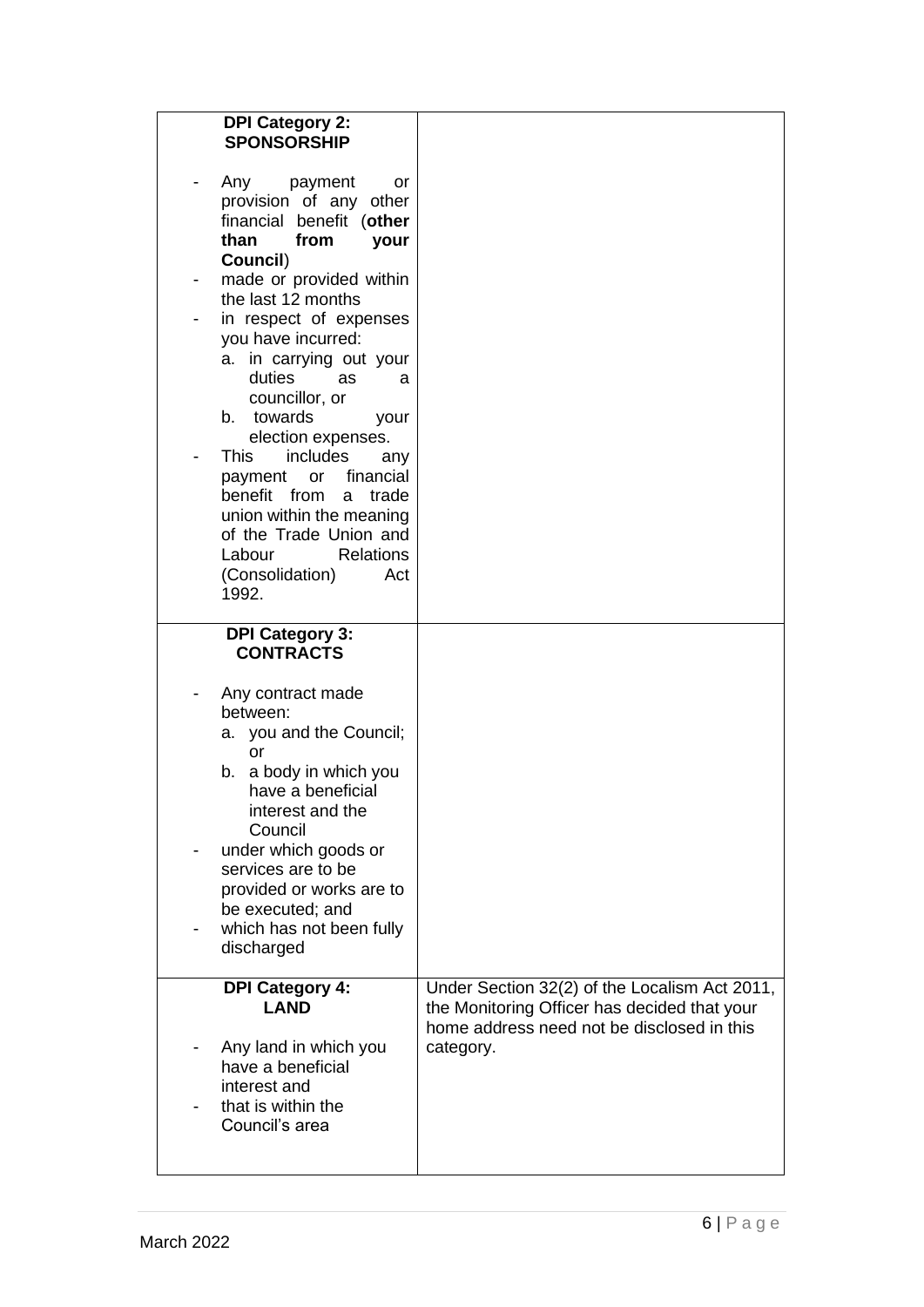| <b>DPI Category 5:</b><br><b>LICENCES</b>                                                                                                                                                                                                                                                                                                                                                                                                                                                                                                                                                                                                                                                           |  |
|-----------------------------------------------------------------------------------------------------------------------------------------------------------------------------------------------------------------------------------------------------------------------------------------------------------------------------------------------------------------------------------------------------------------------------------------------------------------------------------------------------------------------------------------------------------------------------------------------------------------------------------------------------------------------------------------------------|--|
| Any land for which you<br>have a licence (either<br>alone or jointly with others)<br>that you are entitled to<br>occupy<br>for a month or longer; and<br>which is within the<br>Council's area                                                                                                                                                                                                                                                                                                                                                                                                                                                                                                      |  |
| <b>DPI Category 6:</b><br><b>CORPORATE TENANCIES</b>                                                                                                                                                                                                                                                                                                                                                                                                                                                                                                                                                                                                                                                |  |
| Any tenancy where, to your<br>knowledge,<br>Your Council is the<br>landlord<br>and the tenant is a body in<br>which you have a<br>beneficial interest                                                                                                                                                                                                                                                                                                                                                                                                                                                                                                                                               |  |
| <b>DPI Category 7:</b><br><b>SECURITIES</b>                                                                                                                                                                                                                                                                                                                                                                                                                                                                                                                                                                                                                                                         |  |
| The name of any body<br>$\overline{\phantom{a}}$<br>in which you have a<br>beneficial interest in its<br>securities where:<br>a) that body, to your<br>knowledge, has a place of<br>business or land in the<br>area of your authority;<br><b>AND</b><br>b) either:<br>(i) the total nominal value of<br>the securities exceeds<br>£25,000 or one hundredth<br>of the total issued share<br>capital of that body;<br><b>OR</b><br>(ii) if the share capital of that<br>body is of more than one<br>class, the total nominal<br>value of the shares of any<br>one class in which you<br>have a beneficial interest<br>that exceeds one hundredth<br>of the total issue share<br>capital of that class |  |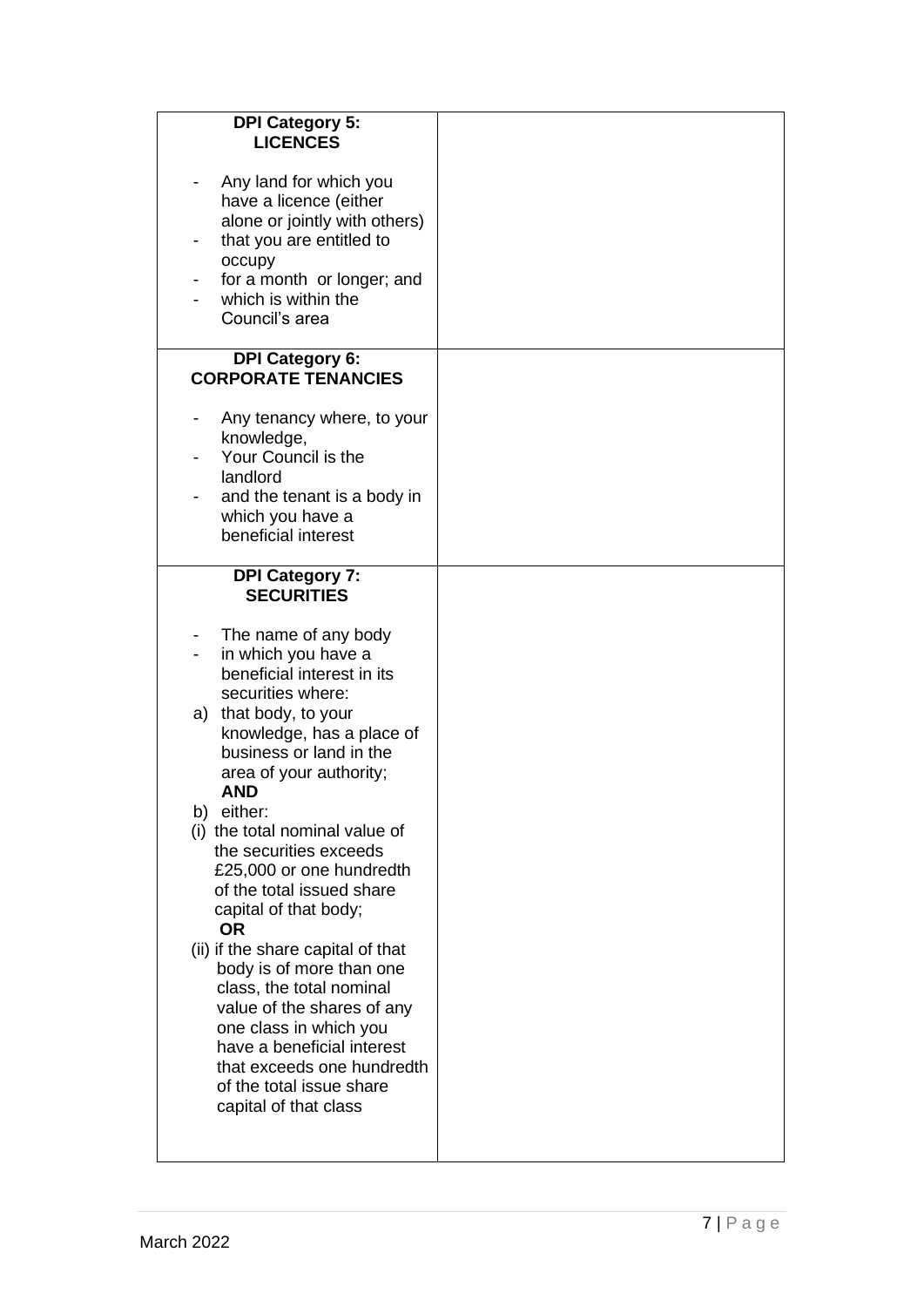| <b>SECTION 2</b><br><b>Other Pecuniary Interests (OPI)</b><br>(Required under the Code of Conduct not by legislation)                                                                                                                                 |                                                                                                                                    |  |  |  |
|-------------------------------------------------------------------------------------------------------------------------------------------------------------------------------------------------------------------------------------------------------|------------------------------------------------------------------------------------------------------------------------------------|--|--|--|
| heading.                                                                                                                                                                                                                                              | 1. Members are only obliged to register their own interests under this                                                             |  |  |  |
|                                                                                                                                                                                                                                                       | 2. They do not need to include the interests of husbands/wives/civil<br>partners or those they are living with in such a capacity. |  |  |  |
| <b>OPI Category 1:</b><br><b>DETAILS OF EMPLOYERS,</b><br><b>PERSONAL COMPANIES AND</b><br><b>COMPANIES WITH WHICH YOU</b><br><b>ARE A DIRECTOR</b>                                                                                                   |                                                                                                                                    |  |  |  |
| The name of the person<br>who<br>employs or has<br>appointed you,<br>the name of any firm in<br>which you are a partner,<br>and<br>the name of any company<br>for which you<br>are<br>a<br>remunerated director.                                      |                                                                                                                                    |  |  |  |
| <b>OPI Category 2:</b><br><b>CONTRACTS WITH THE</b><br><b>COUNCIL THAT WERE</b><br><b>DISCHARGED WITHIN THE</b><br><b>LAST 12 MONTHS</b>                                                                                                              |                                                                                                                                    |  |  |  |
| A description of any<br>-<br>contract for goods,<br>services or works<br>made between you and the<br>Council (or a body in which<br>you or they have a<br>beneficial interest) and<br>which has been fully<br>discharged within the last<br>12 months |                                                                                                                                    |  |  |  |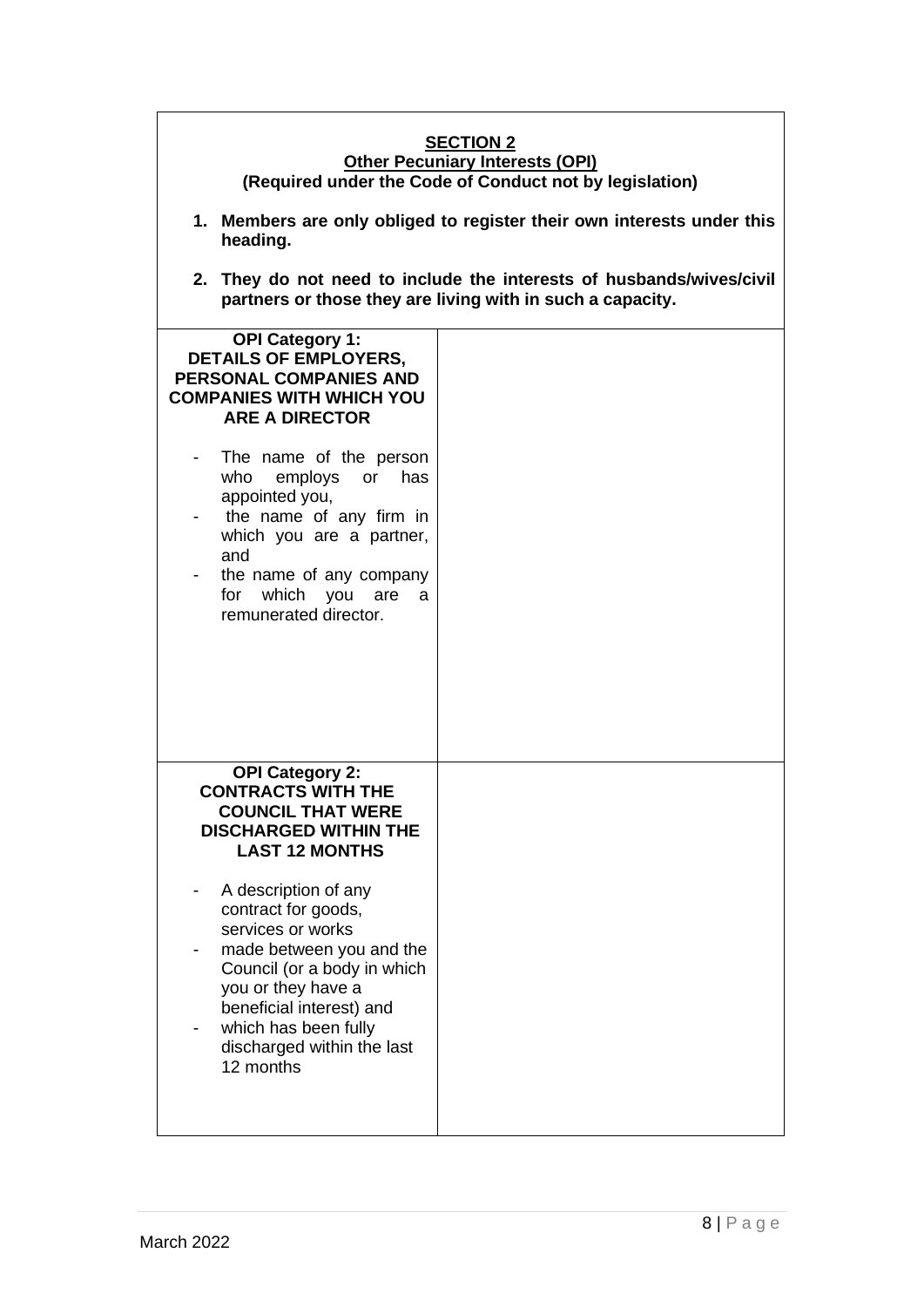| <b>SECTION 3</b><br>Registerable Non-Pecuniary Interests (NPI)<br>(Required under the Code of Conduct not by legislation)                                                                                                                                                                                                                                                                                                                                                                                    |                                                                                                                                    |  |  |  |  |
|--------------------------------------------------------------------------------------------------------------------------------------------------------------------------------------------------------------------------------------------------------------------------------------------------------------------------------------------------------------------------------------------------------------------------------------------------------------------------------------------------------------|------------------------------------------------------------------------------------------------------------------------------------|--|--|--|--|
| 1. Members are only obliged to register their own interests under this<br>heading.                                                                                                                                                                                                                                                                                                                                                                                                                           |                                                                                                                                    |  |  |  |  |
|                                                                                                                                                                                                                                                                                                                                                                                                                                                                                                              | 2. They do NOT need to include the interests of husbands/wives/civil<br>partners or those they are living with in such a capacity. |  |  |  |  |
| <b>NPI Category 1:</b><br><b>MEMBERSHIPS</b>                                                                                                                                                                                                                                                                                                                                                                                                                                                                 |                                                                                                                                    |  |  |  |  |
| Your membership of or the<br>fact that you are in a<br>position of general<br>management and control<br>of a body that falls within<br>one or more of the<br>following descriptions:<br>a. to which you have been<br>appointed or nominated<br>by the Council<br>b. exercising functions of a<br>public nature<br>directed towards<br>C.<br>charitable purposes<br>d. one of whose principal<br>purposes includes the<br>influence of public opinion<br>or policy (including any<br>political party or trade |                                                                                                                                    |  |  |  |  |
| union)<br><b>NPI Category 2:</b><br><b>GIFTS AND HOSPITALITY</b>                                                                                                                                                                                                                                                                                                                                                                                                                                             |                                                                                                                                    |  |  |  |  |
| benefit<br>Any<br>gift,<br>or<br>hospitality<br>with a value in excess of<br>£50,<br>which you have accepted<br>as a Councillor from any<br>person or body, other than<br>the Council,<br>including the name of the<br>donor.                                                                                                                                                                                                                                                                                |                                                                                                                                    |  |  |  |  |